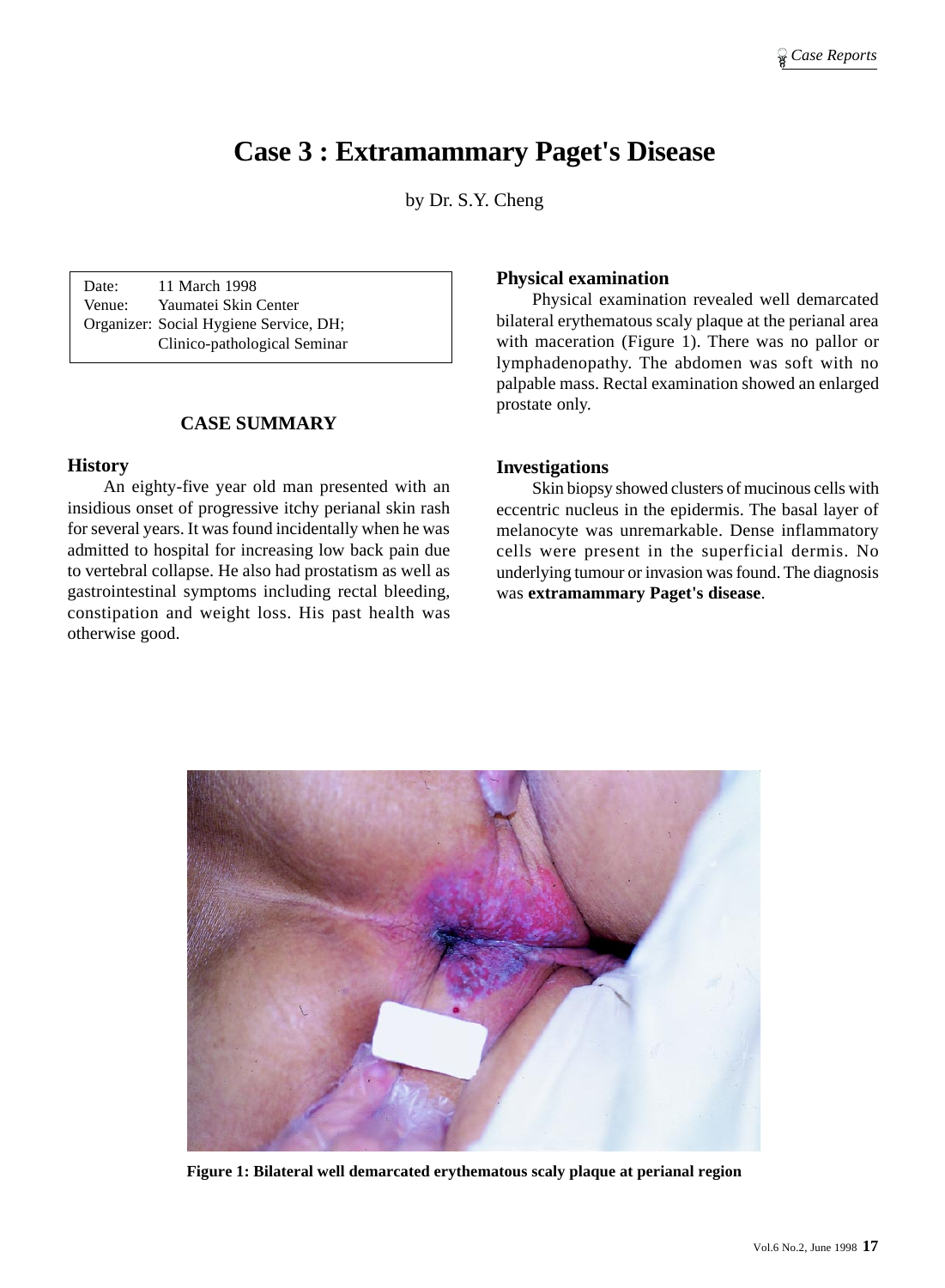Complete blood picture, renal function test and alpha-feto protein level were all normal. Alkaline phosphatase level was 179mmol/L, whereas the prostatic specific antigen was 67.8ug/L. X ray of the lumbosacral spine revealed T12 and L2 vertebral collapse. Ultrasonography of the prostate showed bilateral small hypoechoeic and cystic lesions with biopsy showing changes of benign prostatic hyperplasia only. A two cm sessile polyp was found in the descending colon but biopsy showed only tubulovillous adenoma and moderate dysplasia. The bone scan was also normal.

# **Management**

Local radiotherapy was given to his cutaneous lesion and the patient had defaulted follow up since then.

## **Discussion**

Dermatopathologist emphasized that immunohistochemical staining with gross cystic disease fluid protein 15 was important in distinguishing primary from secondary disease. Dermatologist also commented that photodynamic therapy could be one of the future therapy.

# **REVIEW ON EXTRAMAMMARY PAGET'S DISEASE**

Extramammary Paget's disease is defined as a neoplasm of anogenital and axillary skin which resembles Paget's disease of the nipple histologically and clinically. It was first described by Crocker in 1888, involving the scrotum.<sup>1</sup>

It occurs more often in women than men, usually after the fifth decade. It may be associated with underlying adnexal adenocarcinoma. Around 20-40% of patients also have primary carcinoma of other organ such as rectum, cervix, breast, prostate and bladder.<sup>2</sup>

# **Clinical features**

It consists of insidious onset of well defined erythematous plaques, with a velvety surface with scaling, crusting, exudation or lichenification. Lymphadenopathy and distant metastasis can occur. It commonly involves the vulva, perianal region, scrotum and axilla. Occurrence at other sites such as umbilicus or presternal area have also been reported. Very often, it is misdiagnosed as eczema or fungal infection. Typically, the disease progresses despite application of topical steroid or antifungal agent.

Differential diagnoses include eczema, intertriginous candida infection, tinea corporis, erythrasma, Bowen's disease, superficial spreading melanoma and human papilloma virus induced intraepithelial neoplasia. The diagnosis is confirmed by biopsy.

# **Pathogenesis**

The pathogenesis is unclear. The fact that Paget cells is PAS positive and diastase resistant and the disease occurs at sites where apocrine glands predominate, supports its glandular origin. It can be an in-situ extension from appendageal glandular tissue or occur de novo within the epidermis.<sup>1</sup> It is also believed to be a retrograde extension from an underlying adenocarcinoma.2 The presence of the disease at ectopic sites may also raise the possibility of the presence of pluripotential germinative cells as origin<sup>3</sup>.

# **Histology**

The Paget cells, which are large cells with abundant pale cytoplasm and prominent nucleolus, are scattered in the basal layer. They may extend into the adnexal structures which should not be regarded as invasion. Adnexal adenocarcinoma may be present. The dermis usually shows chronic inflammatory reaction. Those with associated malignant disease have indistinguishable histological pattern.4

Histochemical staining shows that the Paget cells are 93%CEA, 71%Cam 5.2 (a monoclonal antibody that stains low molecular weight keratin) and 96% mucin positive respectively.5 Those primary extramammary Paget's disease is positive for gross cystic disease fluid protein 15, as opposed to those secondary one.